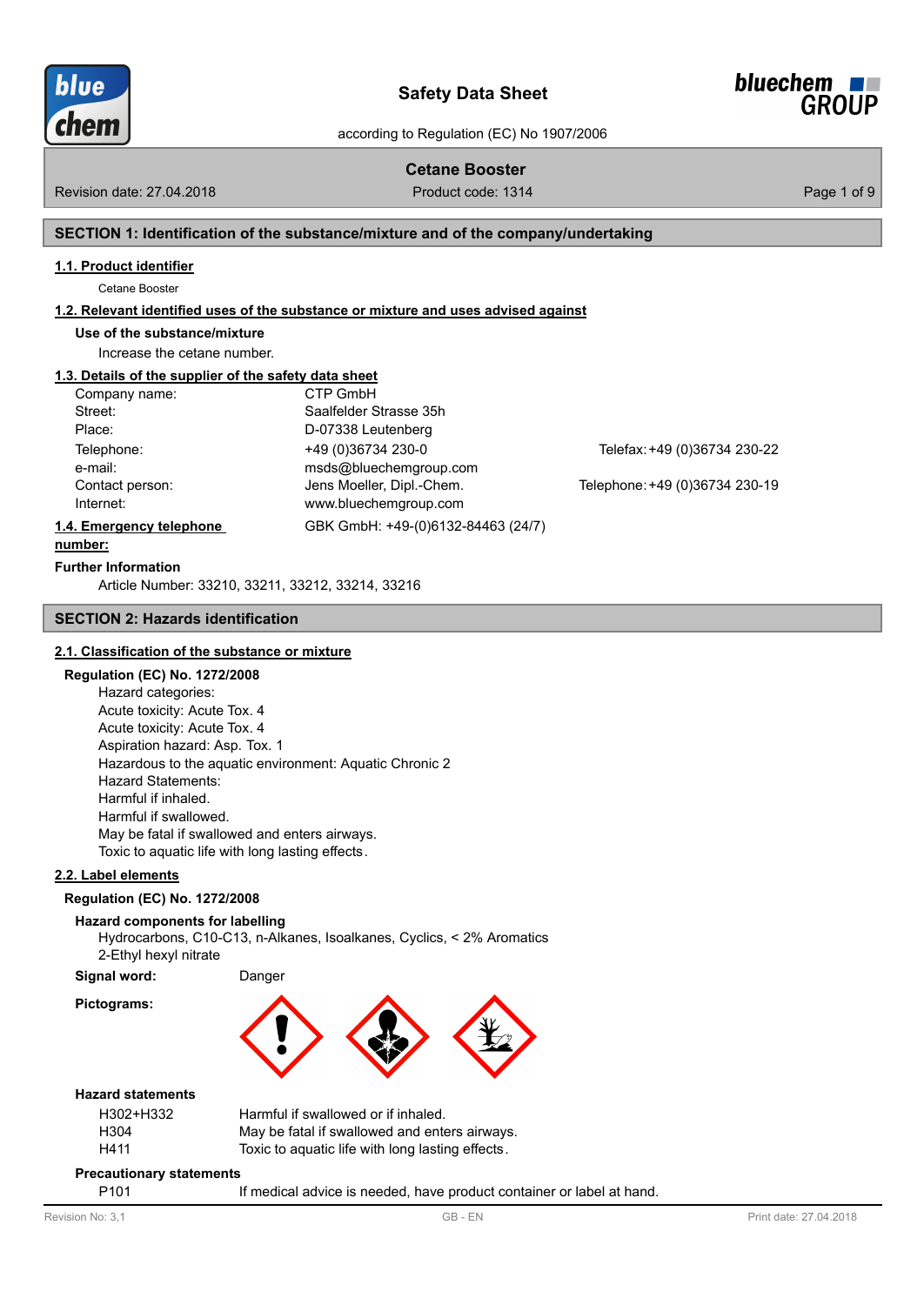



# **Cetane Booster** Revision date: 27.04.2018 **Product code: 1314** Product code: 1314 P102 Keep out of reach of children. P260 Do not breathe vapour/aerosole. P270 Do not eat, drink or smoke when using this product. P271 Use only outdoors or in a well-ventilated area. P273 Avoid release to the environment. P301+P310 IF SWALLOWED: Immediately call a POISON CENTER/doctor. P331 Do NOT induce vomiting. P312 Call a POISON CENTER/doctor if you feel unwell. P405 Store locked up. P501 Dispose of this material and its container to hazardous or special waste collection point. EUH044 Risk of explosion if heated under confinement. EUH066 Repeated exposure may cause skin dryness or cracking. **Special labelling of certain mixtures**

### **2.3. Other hazards**

No information available.

# **SECTION 3: Composition/information on ingredients**

## **3.2. Mixtures**

**Chemical characterization**

Petroleum (Gasoline) Additives

#### **Hazardous components**

| CAS No     | <b>Chemical name</b>                                                  |                                                                                         |                  | Quantity    |  |
|------------|-----------------------------------------------------------------------|-----------------------------------------------------------------------------------------|------------------|-------------|--|
|            | Index No<br><b>REACH No</b><br>IEC No                                 |                                                                                         |                  |             |  |
|            | Classification according to Regulation (EC) No. 1272/2008 [CLP]       |                                                                                         |                  |             |  |
| 64742-48-9 | Hydrocarbons, C10-C13, n-Alkanes, Isoalkanes, Cyclics, < 2% Aromatics |                                                                                         |                  | $50 - 70$ % |  |
|            | 918-481-9<br>01-2119457273-39                                         |                                                                                         |                  |             |  |
|            | Asp. Tox. 1; H304 EUH066                                              |                                                                                         |                  |             |  |
| 27247-96-7 | 2-Ethyl hexyl nitrate                                                 |                                                                                         |                  | $20 - 50%$  |  |
|            | 248-363-6                                                             |                                                                                         | 01-2119539586-27 |             |  |
|            | EUH066                                                                | Acute Tox. 4, Acute Tox. 4, Acute Tox. 4, Aquatic Chronic 2; H332 H312 H302 H411 EUH044 |                  |             |  |

Full text of H and EUH statements: see section 16.

### **SECTION 4: First aid measures**

#### **4.1. Description of first aid measures**

#### **General information**

No special measures are necessary.

#### **After inhalation**

Move victim out of danger zone. Provide fresh air. Consult physician.

## **After contact with skin**

After contact with skin, wash immediately with: Water and soap.

#### **After contact with eyes**

Immediately flush eyes with plenty of flowing water for 10 to 15 minutes holding eyelids apart. Consult physician.

#### **After ingestion**

Do NOT induce vomiting. Consult physician.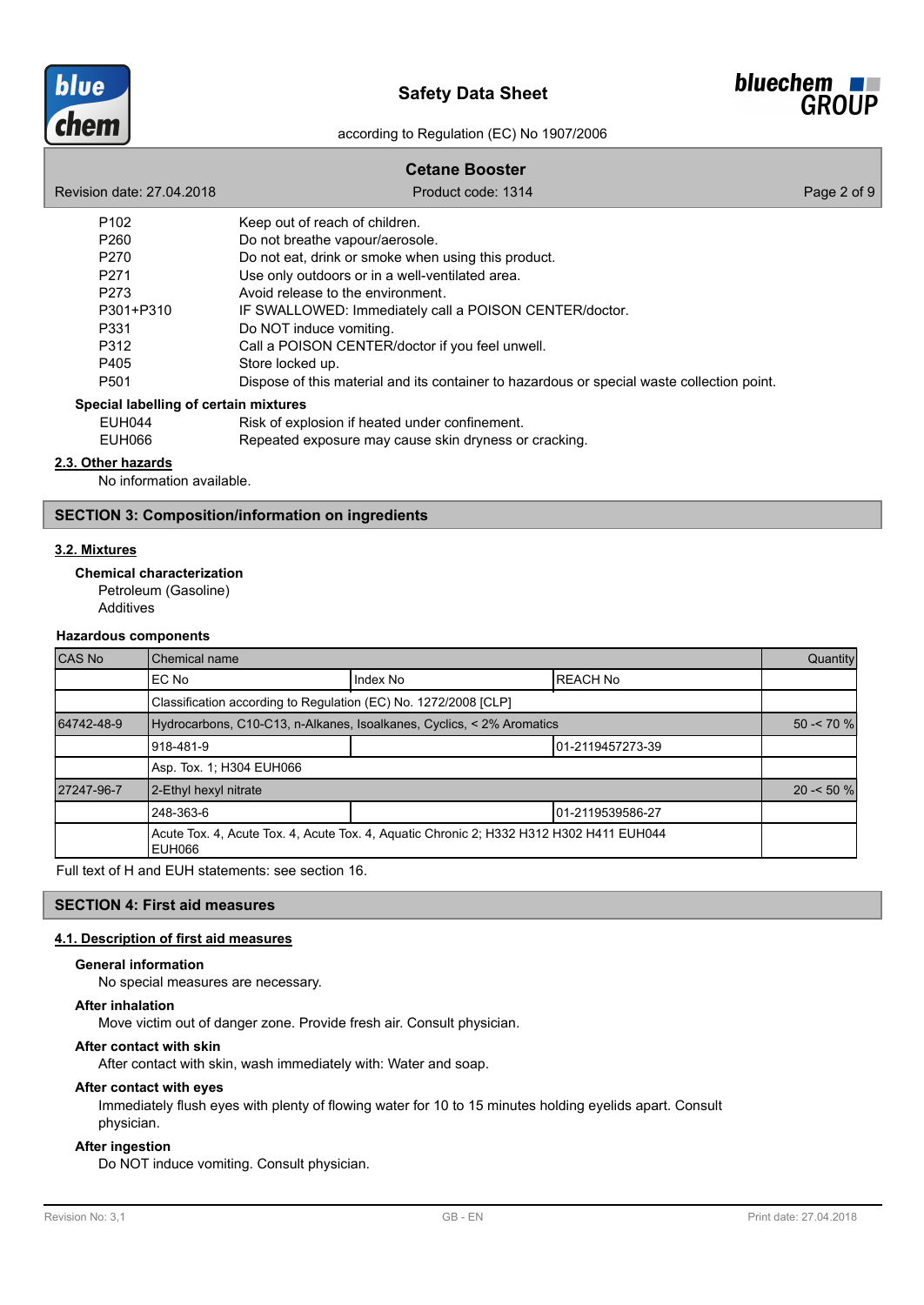



# **Cetane Booster**

Revision date: 27.04.2018 **Product code: 1314** Product code: 1314

## **4.2. Most important symptoms and effects, both acute and delayed**

Frequently or prolonged contact with skin may cause dermal irritation. Irritation of eyes: Irritant effect possible. After ingestion: Harmful: may cause lung damage if swallowed. Harmful by inhalation.

#### **4.3. Indication of any immediate medical attention and special treatment needed**

No information available.

### **SECTION 5: Firefighting measures**

### **5.1. Extinguishing media**

#### **Suitable extinguishing media**

Water spray. Sand. Foam. Carbon dioxide. dry extinguishing powder.

#### **Unsuitable extinguishing media**

High power water jet.

# **5.2. Special hazards arising from the substance or mixture**

No information available.

## **5.3. Advice for firefighters**

Use appropriate respiratory protection.

### **Additional information**

Contaminated fire-fighting water must not get into the sewerage network.

## **SECTION 6: Accidental release measures**

### **6.1. Personal precautions, protective equipment and emergency procedures**

Remove all sources of ignition. Provide adequate ventilation. Avoid contact with skin and eyes. Do not breathe gas/fumes/vapour/spray. Take precautionary measures against static discharges.

#### **6.2. Environmental precautions**

Do not allow to enter into surface water or drains.

# **6.3. Methods and material for containment and cleaning up**

Suitable material for taking up: Sand Kieselguhr. Universal binding agent. Sawdust.

# **6.4. Reference to other sections**

No data

# **SECTION 7: Handling and storage**

# **7.1. Precautions for safe handling**

#### **Advice on safe handling**

Avoid formation of fumes/aerosols. Do not breathe gas/fumes/vapour/spray. Do not pierce, cut up or weld unclean container.

## **Advice on protection against fire and explosion**

When hot, product develops flammable vapors. Keep away from sources of ignition - No smoking. Take precautionary measures against static discharges. Risk of explosion if heated under confinement.

# **7.2. Conditions for safe storage, including any incompatibilities**

#### **Requirements for storage rooms and vessels**

Keep container tightly closed. Do not store at temperatures over: 50 °C Provide for good ventilation, when develop aerosols/mist.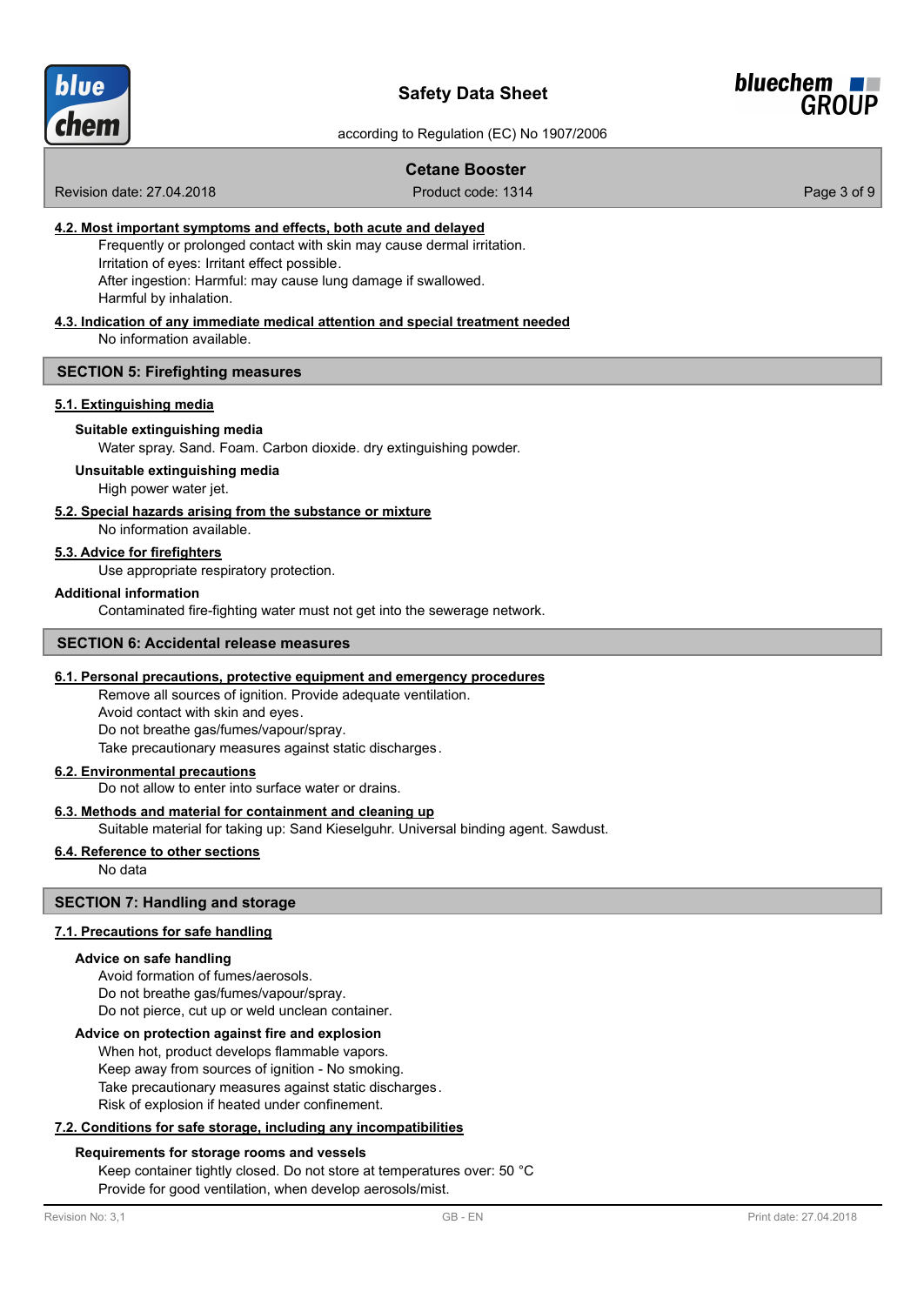

# **Safety Data Sheet**



according to Regulation (EC) No 1907/2006

# **Cetane Booster**

Revision date: 27.04.2018 **Product code: 1314** Product code: 1314

## **7.3. Specific end use(s)**

No information available.

# **SECTION 8: Exposure controls/personal protection**

# **8.1. Control parameters**

# **8.2. Exposure controls**

#### **Appropriate engineering controls**

hydrocarbons. group 1

200 ml/m3 (ppm) 1000 mg/m3

#### **Protective and hygiene measures**

Avoid contact with skin, eyes and clothes.

#### **Eye/face protection**

Suitable eye protection: Wear tightly sealed safety glasses against possible splashes into the eyes.

### **Hand protection**

Tested protective gloves are to be worn: NBR (Nitrile rubber).

#### **Skin protection**

Wear suitable solvent-proof protective clothing according to EN 465.

### **Respiratory protection**

Respiratory protection: not required.

# **SECTION 9: Physical and chemical properties**

## **9.1. Information on basic physical and chemical properties**

| Physical state:                          | liquid     |                                 |
|------------------------------------------|------------|---------------------------------|
| Colour:                                  | colourless |                                 |
| Odour:                                   | aromatic   |                                 |
| Changes in the physical state            |            |                                 |
| Initial boiling point and boiling range: |            | 180 - 220 °C                    |
| Flash point:                             | >65 °C     |                                 |
| Lower explosion limits:                  |            | $0.73$ vol. %                   |
| Upper explosion limits:                  |            | $6$ vol. $%$                    |
| Ignition temperature:                    |            | > 200 °C                        |
| Density (at 20 $°C$ ):                   |            | $0.83 - 0.84$ g/cm <sup>3</sup> |
| Water solubility:                        |            | insoluble                       |
|                                          |            |                                 |

## **9.2. Other information**

No data

#### **SECTION 10: Stability and reactivity**

#### **10.1. Reactivity**

No information available.

# **10.2. Chemical stability**

No decomposition when used as intended.

### **10.3. Possibility of hazardous reactions**

No dangerous reactions are known.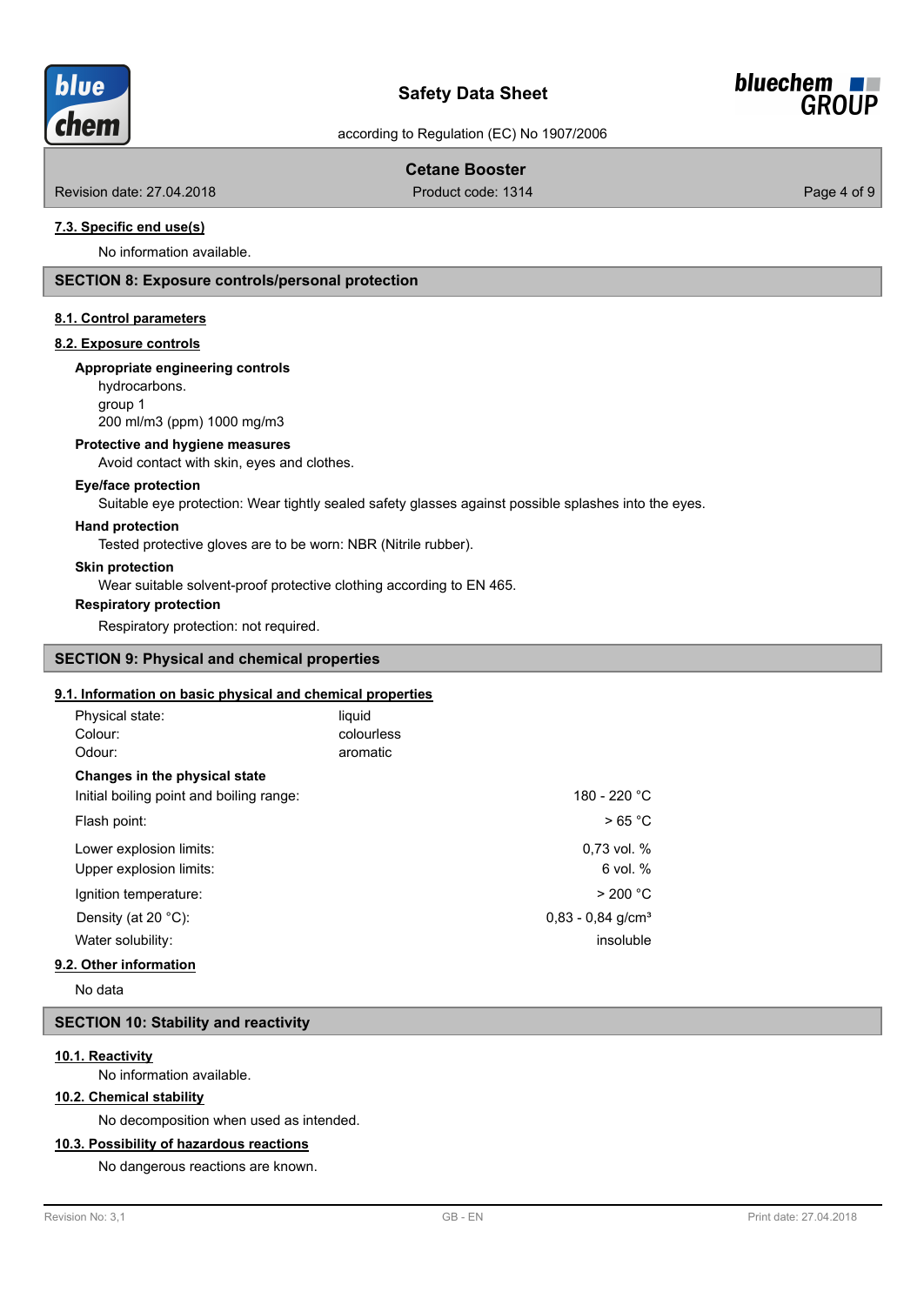

# **Safety Data Sheet**



according to Regulation (EC) No 1907/2006

# **Cetane Booster**

Revision date: 27.04.2018 Product code: 1314 Page 5 of 9

# **10.4. Conditions to avoid**

No decomposition when used as intended.

Only use the material in places where open light, fire and other flammable sources can be kept away.

### **10.5. Incompatible materials**

Oxidizing agents.

## **10.6. Hazardous decomposition products**

Hazardous decomposition products: Carbon monoxide. Carbon dioxide. Nitrogen oxides (NOx).

### **SECTION 11: Toxicological information**

### **11.1. Information on toxicological effects**

#### **ATEmix calculated**

ATE (oral) 1250,0 mg/kg; ATE (inhalative aerosol) 3,750 mg/l

#### **Acute toxicity**

| CAS No     | <b>Chemical name</b>                                                  |               |            |         |        |        |
|------------|-----------------------------------------------------------------------|---------------|------------|---------|--------|--------|
|            | Exposure route                                                        | <b>IDose</b>  |            | Species | Source | Method |
| 64742-48-9 | Hydrocarbons, C10-C13, n-Alkanes, Isoalkanes, Cyclics, < 2% Aromatics |               |            |         |        |        |
|            | oral                                                                  | LD50<br>mg/kg | > 5000     | Rat]    |        |        |
|            | dermal                                                                | LD50<br>mg/kg | > 5000     | Rabbit  |        |        |
|            | inhalative (4 h) gas                                                  | LC50          | >5 ppm     | Rat     |        |        |
| 27247-96-7 | 2-Ethyl hexyl nitrate                                                 |               |            |         |        |        |
|            | oral                                                                  | LD50<br>mg/kg | >9640      | Rat     |        |        |
|            | dermal                                                                | LD50<br>mg/kg | >4820      | Rabbit  |        |        |
|            | inhalative (1 h) vapour                                               | LC50          | 4,6 mg/l   | Rat     |        |        |
|            | inhalative aerosol                                                    | <b>ATE</b>    | $1,5$ mg/l |         |        |        |

#### **Irritation and corrosivity**

Irritant effect on the eye: irritant.

Irritant effect on the skin: Frequently or prolonged contact with skin may cause dermal irritation.

# **Carcinogenic/mutagenic/toxic effects for reproduction**

No Carcinogenic, germ cell mutagen and reproduction effects

# **SECTION 12: Ecological information**

# **12.1. Toxicity**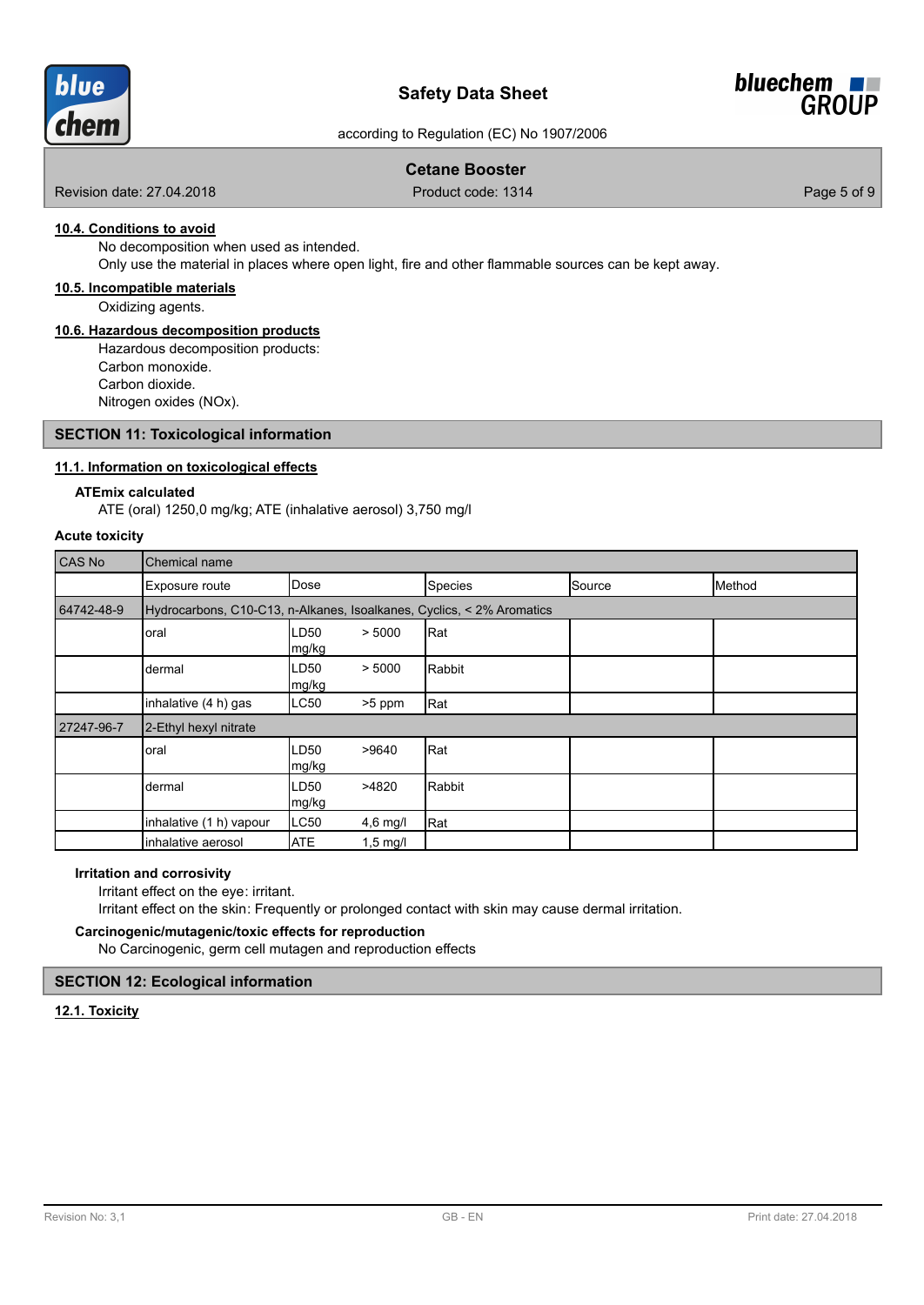



# **Cetane Booster**

Revision date: 27.04.2018 **Product code: 1314** Product code: 1314

| CAS No     | Chemical name                                                         |                           |           |  |                                         |               |        |
|------------|-----------------------------------------------------------------------|---------------------------|-----------|--|-----------------------------------------|---------------|--------|
|            | Aquatic toxicity                                                      | Dose                      |           |  | [h] $\lfloor d \rfloor$ Species         | <b>Source</b> | Method |
| 64742-48-9 | Hydrocarbons, C10-C13, n-Alkanes, Isoalkanes, Cyclics, < 2% Aromatics |                           |           |  |                                         |               |        |
|            | Acute fish toxicity                                                   | <b>LC50</b><br>mg/l       | 1000      |  | 96 hOncorhynchus mykiss                 |               |        |
|            | Acute algae toxicity                                                  | ErC <sub>50</sub><br>mg/l | 1000      |  | 72 hlPseudokirchneriella<br>subcapitata |               |        |
|            | Acute crustacea toxicity                                              | EC <sub>50</sub><br>mg/l  | 1000      |  | 48 h Daphnia magna (Big<br>water flea)  |               |        |
| 27247-96-7 | 2-Ethyl hexyl nitrate                                                 |                           |           |  |                                         |               |        |
|            | Acute fish toxicity                                                   | LC50                      | $2$ mg/l  |  | 96 hFish                                |               |        |
|            | Acute algae toxicity                                                  | ErC <sub>50</sub><br>mg/l | $1 - 10$  |  | 72 h Algae                              |               |        |
|            | Acute crustacea toxicity                                              | EC <sub>50</sub>          | $>10$ mg/ |  | 48 h Daphnia magna                      |               |        |

### **12.2. Persistence and degradability**

Product is partially biodegradable.

## **12.3. Bioaccumulative potential**

Low potential of bio-accumulation.

# **12.4. Mobility in soil**

No information available.

# **12.5. Results of PBT and vPvB assessment**

No information available.

# **12.6. Other adverse effects**

No information available.

# **Further information**

Do not allow to enter into surface water or drains.

# **SECTION 13: Disposal considerations**

#### **13.1. Waste treatment methods**

#### **Advice on disposal**

Dispose of waste according to applicable legislation.

Carry out under observation of official regulations covering a chemical /physical treatment plant.

According to EAKV, allocation of waste identity numbers/waste descriptions must be carried out in a specific way for every industry and process.

Arrange about the exact waste code with the local waste disposal expert.

#### **Waste disposal number of waste from residues/unused products**

070699 WASTES FROM ORGANIC CHEMICAL PROCESSES; wastes from the MFSU of fats, grease, soaps, detergents, disinfectants and cosmetics; wastes not otherwise specified

#### **Waste disposal number of used product**

WASTES FROM ORGANIC CHEMICAL PROCESSES; wastes from the MFSU of fats, grease, soaps, detergents, disinfectants and cosmetics; wastes not otherwise specified 070699

### **Contaminated packaging**

Do not dispose with household waste.

Do not allow to enter into surface water or drains. Do not pierce, cut up or weld unclean container.

### **SECTION 14: Transport information**

## **Land transport (ADR/RID)**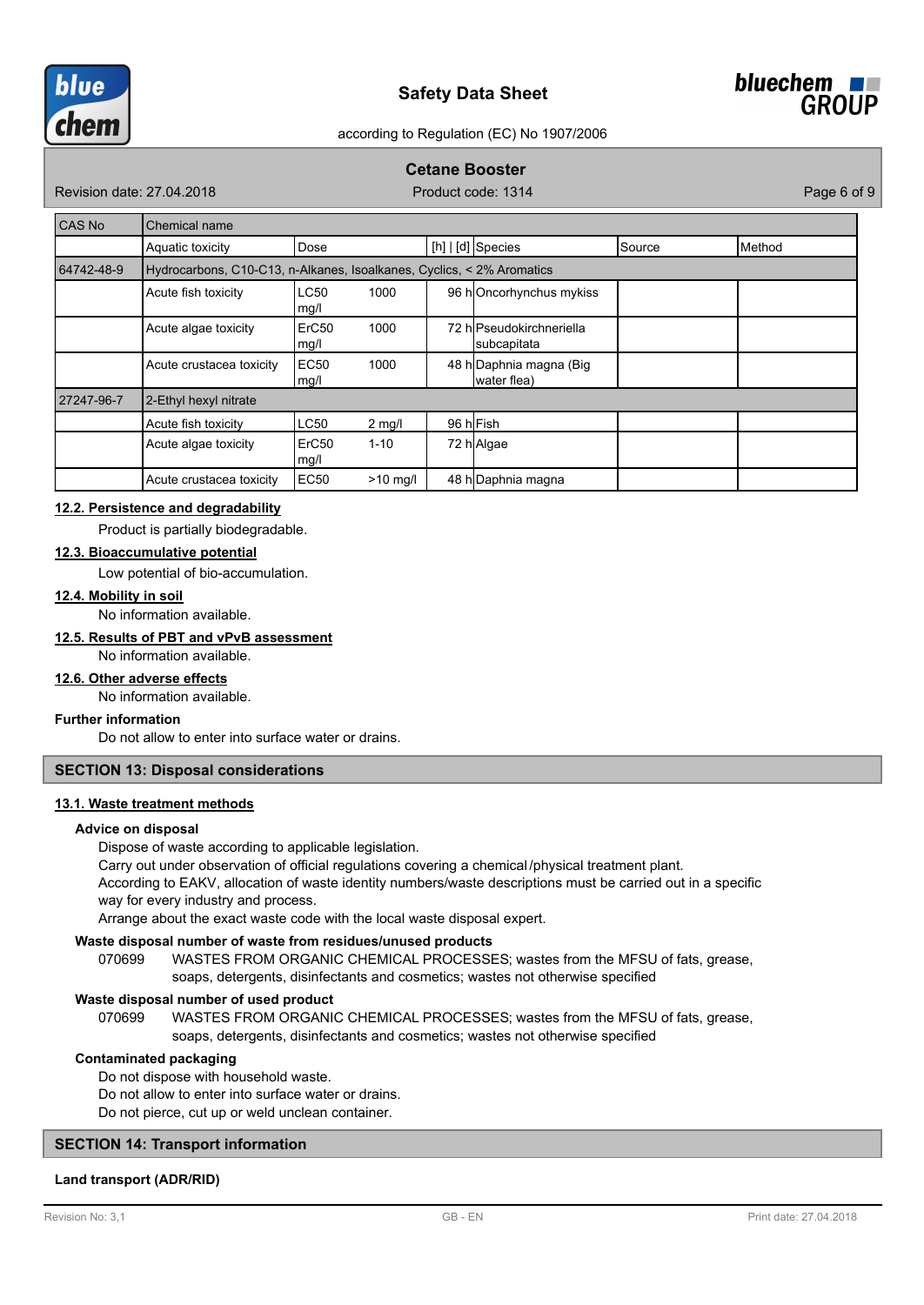



| <b>Cetane Booster</b>                                                                                                                                          |                                                                                                   |             |  |  |
|----------------------------------------------------------------------------------------------------------------------------------------------------------------|---------------------------------------------------------------------------------------------------|-------------|--|--|
| Revision date: 27,04,2018                                                                                                                                      | Product code: 1314                                                                                | Page 7 of 9 |  |  |
| 14.1. UN number:<br>14.2. UN proper shipping name:<br>14.3. Transport hazard class(es):<br>14.4. Packing group:<br>Hazard label:                               | <b>UN 3082</b><br>ENVIRONMENTALLY HAZARDOUS SUBSTANCE, LIQUID, N.O.S.<br>9<br>$\mathbf{III}$<br>9 |             |  |  |
| Classification code:<br><b>Special Provisions:</b><br>Limited quantity:<br>Excepted quantity:<br>Transport category:<br>Hazard No:<br>Tunnel restriction code: | M <sub>6</sub><br>274 335 375 601<br>5L<br>E1<br>3<br>90                                          |             |  |  |
| Inland waterways transport (ADN)                                                                                                                               |                                                                                                   |             |  |  |
| 14.1. UN number:<br>14.2. UN proper shipping name:<br>14.3. Transport hazard class(es):<br>14.4. Packing group:<br>Hazard label:                               | <b>UN 3082</b><br>ENVIRONMENTALLY HAZARDOUS SUBSTANCE, LIQUID, N.O.S.<br>9<br>Ш<br>9              |             |  |  |
| Classification code:<br><b>Special Provisions:</b><br>Limited quantity:<br>Excepted quantity:                                                                  | M <sub>6</sub><br>274 335 375 601<br>5L<br>E <sub>1</sub>                                         |             |  |  |
| <b>Marine transport (IMDG)</b>                                                                                                                                 |                                                                                                   |             |  |  |
| 14.1. UN number:<br>14.2. UN proper shipping name:<br>14.3. Transport hazard class(es):<br>14.4. Packing group:<br>Hazard label:                               | <b>UN 3082</b><br>ENVIRONMENTALLY HAZARDOUS SUBSTANCE, LIQUID, N.O.S.<br>9<br>Ш<br>9              |             |  |  |
| Marine pollutant:<br><b>Special Provisions:</b><br>Limited quantity:<br>Excepted quantity:<br>EmS:                                                             | P<br>274, 335, 969<br>5L<br>E <sub>1</sub><br>$F-A, S-F$                                          |             |  |  |
| Air transport (ICAO-TI/IATA-DGR)                                                                                                                               |                                                                                                   |             |  |  |
| 14.1. UN number:<br>14.2. UN proper shipping name:<br>14.3. Transport hazard class(es):<br>14.4. Packing group:                                                | <b>UN 3082</b><br>ENVIRONMENTALLY HAZARDOUS SUBSTANCE, LIQUID, N.O.S.<br>9<br>Ш                   |             |  |  |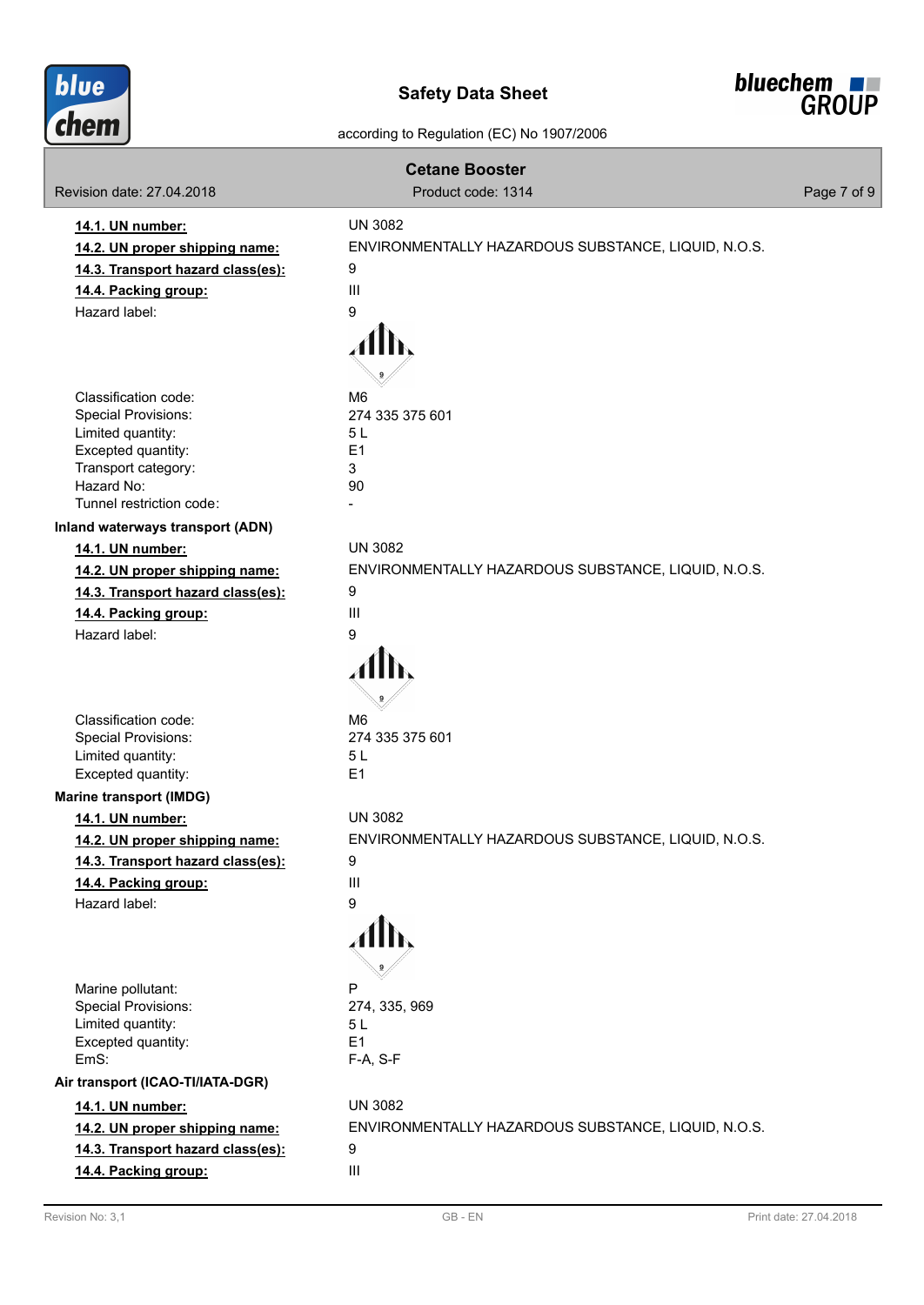



| <b>Cetane Booster</b><br>Revision date: 27,04,2018<br>Product code: 1314<br>Page 8 of 9                              |                                                                                                         |  |  |  |
|----------------------------------------------------------------------------------------------------------------------|---------------------------------------------------------------------------------------------------------|--|--|--|
| Hazard label:                                                                                                        | 9                                                                                                       |  |  |  |
|                                                                                                                      |                                                                                                         |  |  |  |
|                                                                                                                      |                                                                                                         |  |  |  |
|                                                                                                                      |                                                                                                         |  |  |  |
| <b>Special Provisions:</b>                                                                                           | A97 A158 A197                                                                                           |  |  |  |
| Limited quantity Passenger:                                                                                          | 30 kg G                                                                                                 |  |  |  |
| Passenger LQ:<br>Excepted quantity:                                                                                  | Y964<br>E1                                                                                              |  |  |  |
| IATA-packing instructions - Passenger:                                                                               | 964                                                                                                     |  |  |  |
| IATA-max. quantity - Passenger:                                                                                      | 450L                                                                                                    |  |  |  |
| IATA-packing instructions - Cargo:                                                                                   | 964                                                                                                     |  |  |  |
| IATA-max. quantity - Cargo:                                                                                          | 450L                                                                                                    |  |  |  |
| 14.5. Environmental hazards                                                                                          |                                                                                                         |  |  |  |
| ENVIRONMENTALLY HAZARDOUS:                                                                                           | yes                                                                                                     |  |  |  |
|                                                                                                                      |                                                                                                         |  |  |  |
| Danger releasing substance:                                                                                          | 2-Ethyl hexyl nitrate                                                                                   |  |  |  |
| 14.6. Special precautions for user                                                                                   |                                                                                                         |  |  |  |
| No information available.                                                                                            |                                                                                                         |  |  |  |
|                                                                                                                      | 14.7. Transport in bulk according to Annex II of Marpol and the IBC Code                                |  |  |  |
| No information available.                                                                                            |                                                                                                         |  |  |  |
| <b>SECTION 15: Regulatory information</b>                                                                            |                                                                                                         |  |  |  |
|                                                                                                                      | 15.1. Safety, health and environmental regulations/legislation specific for the substance or mixture    |  |  |  |
| EU regulatory information                                                                                            |                                                                                                         |  |  |  |
| Restrictions on use (REACH, annex XVII):                                                                             |                                                                                                         |  |  |  |
|                                                                                                                      | Entry 28: Hydrocarbons, C10-C13, n-Alkanes, Isoalkanes, Cyclics, < 2% Aromatics                         |  |  |  |
| <b>Additional information</b>                                                                                        |                                                                                                         |  |  |  |
| Contains:                                                                                                            |                                                                                                         |  |  |  |
| > 30 % hydrocarbons, aliphatic.                                                                                      |                                                                                                         |  |  |  |
| National regulatory information                                                                                      |                                                                                                         |  |  |  |
| Water contaminating class (D):                                                                                       | 1 - slightly water contaminating                                                                        |  |  |  |
| 15.2. Chemical safety assessment<br>Chemical safety assessments for substances in this mixture were not carried out. |                                                                                                         |  |  |  |
|                                                                                                                      |                                                                                                         |  |  |  |
| <b>SECTION 16: Other information</b>                                                                                 |                                                                                                         |  |  |  |
|                                                                                                                      | Classification for mixtures and used evaluation method according to Regulation (EC) No. 1272/2008 [CLP] |  |  |  |
| Classification                                                                                                       | Classification procedure                                                                                |  |  |  |
| Acute Tox. 4; H332                                                                                                   | Calculation method                                                                                      |  |  |  |
| Acute Tox. 4; H302                                                                                                   | Calculation method                                                                                      |  |  |  |
| Asp. Tox. 1; H304                                                                                                    | Calculation method                                                                                      |  |  |  |
| Aquatic Chronic 2; H411                                                                                              | Calculation method                                                                                      |  |  |  |

# **Relevant H and EUH statements (number and full text)**

| H302      | Harmful if swallowed.                         |
|-----------|-----------------------------------------------|
| H302+H332 | Harmful if swallowed or if inhaled.           |
| H304      | May be fatal if swallowed and enters airways. |